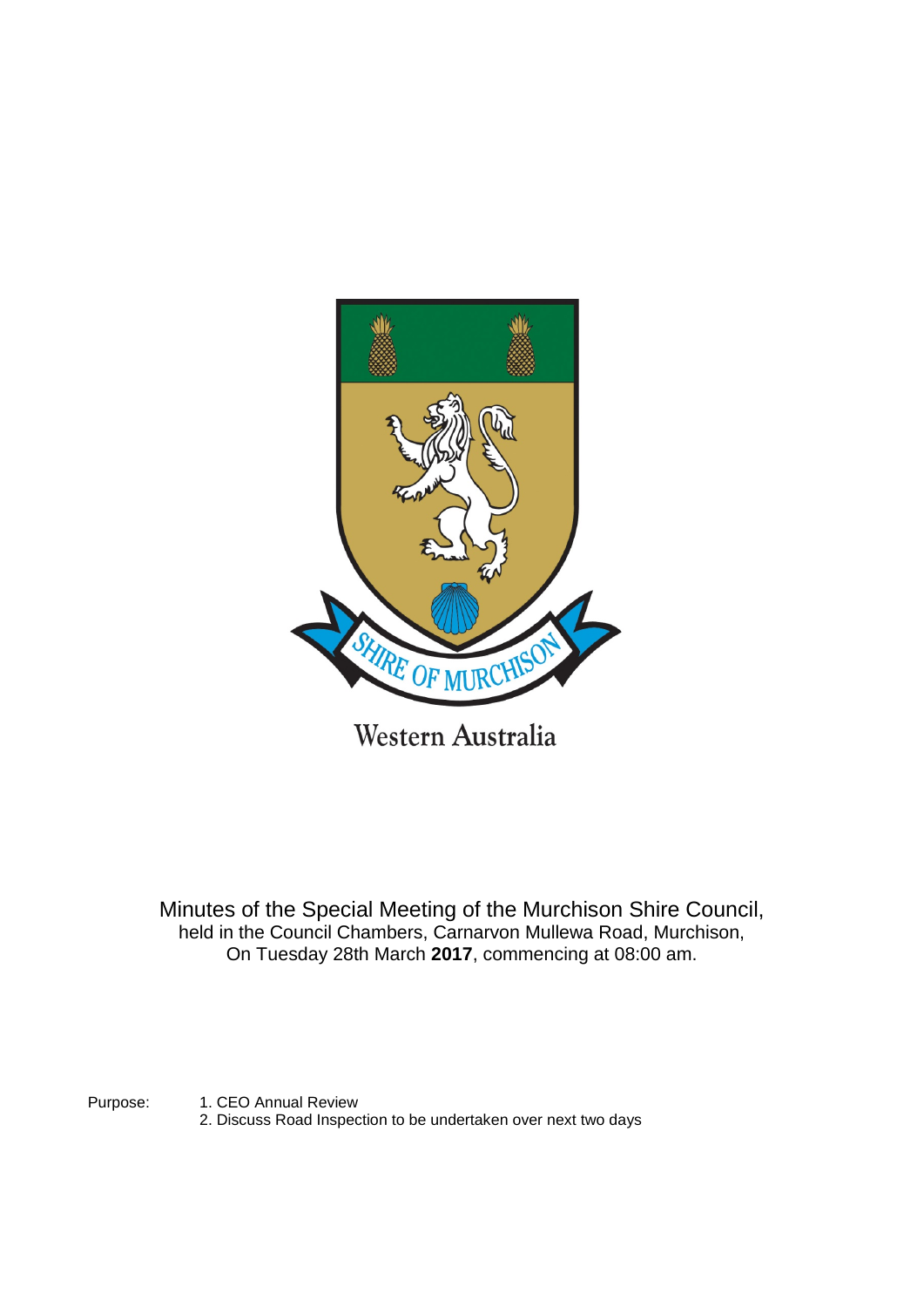# **TABLE OF CONTENTS**

| 1.              | DECLARATION OF OPENING/ANNOUNCEMENT OF VISITORS 3       |  |
|-----------------|---------------------------------------------------------|--|
| 2.              | RECORD OF ATTENDANCE/APOLOGIES/LEAVE OF ABSENCE 3       |  |
| 3.              | RESPONSE TO PREVIOUS PUBLIC QUESTIONS TAKEN ON NOTICE 3 |  |
| 4.              |                                                         |  |
|                 | 4.1                                                     |  |
| 5.              |                                                         |  |
| 6.              | NOTICE OF ITEMS TO BE DISCUSSED BEHIND CLOSED DOORS3    |  |
| 7.              |                                                         |  |
| 8.              |                                                         |  |
|                 | 8.1                                                     |  |
| 9.              |                                                         |  |
|                 | 9.1                                                     |  |
| 10.             |                                                         |  |
| 11.             |                                                         |  |
| 12 <sub>1</sub> |                                                         |  |
|                 |                                                         |  |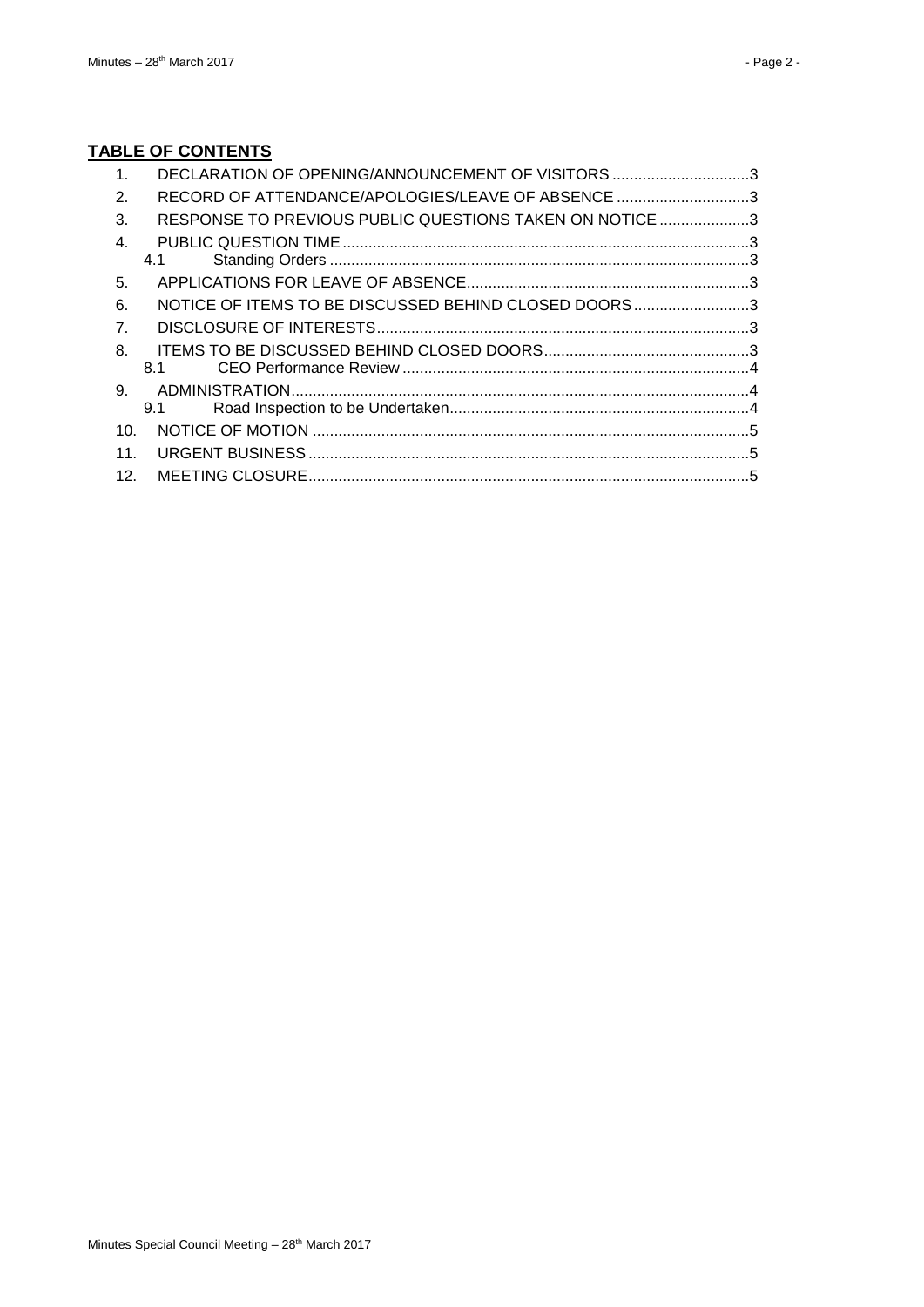### <span id="page-2-0"></span>**1. DECLARATION OF OPENING/ANNOUNCEMENT OF VISITORS**

*The meeting was declared open by the President at 8:00 am*

#### <span id="page-2-1"></span>**2. RECORD OF ATTENDANCE/APOLOGIES/LEAVE OF ABSENCE**

*President Mark Halleen Deputy President Rossco Foulkes-Taylor Councillor Miles Williams Councillor Andrew Whitmarsh Councillor Emma Foulkes-Taylor*

*CEO – Dianne Daniels*

### <span id="page-2-2"></span>**3. RESPONSE TO PREVIOUS PUBLIC QUESTIONS TAKEN ON NOTICE** Nil.

## <span id="page-2-3"></span>**4. PUBLIC QUESTION TIME**

*Nil*

<span id="page-2-4"></span>**4.1 Standing Orders**

| <b>Council Decision:</b><br><b>Moved: Councillor E Foulkes-Taylor</b> |          | Seconded: Councillor Williams |  |  |
|-----------------------------------------------------------------------|----------|-------------------------------|--|--|
| That the following Local Law-Standing Orders 2001 be stood down:      |          |                               |  |  |
| 8.2 Limitation on the number of speeches<br>8.3 Duration of speeches  |          |                               |  |  |
| Carried:                                                              | For: $5$ | Against: 0                    |  |  |

## <span id="page-2-5"></span>**5. APPLICATIONS FOR LEAVE OF ABSENCE**

*Nil*

## <span id="page-2-6"></span>**6. NOTICE OF ITEMS TO BE DISCUSSED BEHIND CLOSED DOORS**

One item:

1. CEO's Performance Review

*The CEO noted that the minutes needed to include the statutory reference for going behind closed doors. In this case it is LGA (2) (a) a matter affecting an employee or employees.*

## <span id="page-2-7"></span>**7. DISCLOSURE OF INTERESTS**

*Nil*

## <span id="page-2-8"></span>**8. ITEMS TO BE DISCUSSED BEHIND CLOSED DOORS**

#### **Motion to close the meeting to the Public**

#### **Recommendation:**

That the meeting move behind closed doors to discuss the CEO's performance review.

## **Voting Requirements**:

Simple Majority

| <b>Council Decision:</b>                  |  |
|-------------------------------------------|--|
| <b>Moved: Councillor R Foulkes-Taylor</b> |  |

**Seconded: Councillor Whitmarsh** 

That the meeting move behind closed doors to discuss the CEO's Performance Review

**Carried: For: 5 Against: 0**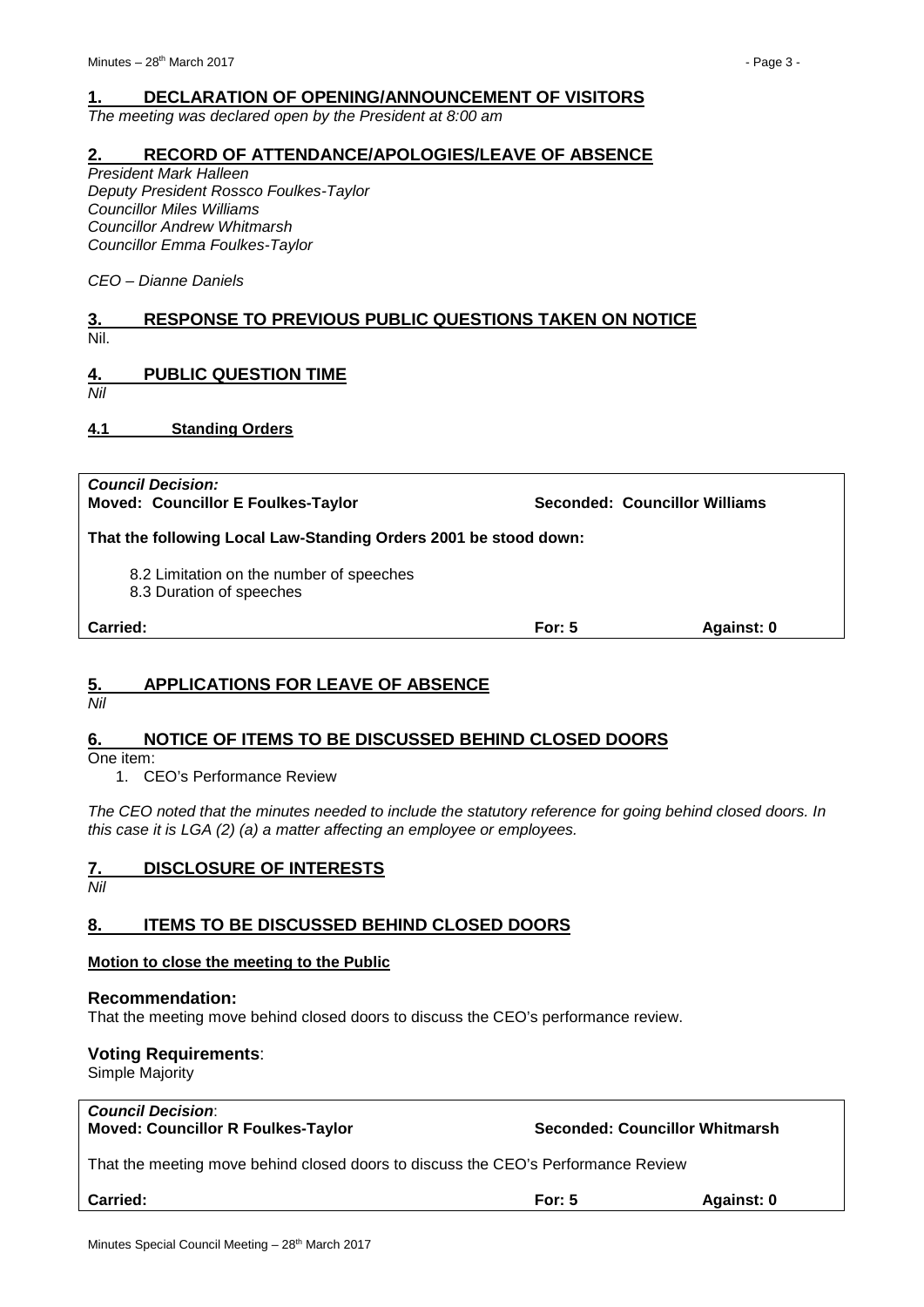#### <span id="page-3-0"></span>**8.1 CEO Performance Review**

| <b>Council Decision:</b><br><b>Moved: Councillor A Whitmarsh</b>                                                                                                                                                                                                                                | <b>Seconded: Councillor R Foulkes-Taylor</b> |            |  |  |
|-------------------------------------------------------------------------------------------------------------------------------------------------------------------------------------------------------------------------------------------------------------------------------------------------|----------------------------------------------|------------|--|--|
| <b>That Council:</b><br>1, notes that the Annual Performance Review of Mrs Dianne Daniels in her role as Chief Executive Officer for<br>the Shire of Murchison for the second appraisal period has been undertaken; and<br>2. endorses Mrs Daniels' overall rating of 'More than Satisfactory'. |                                              |            |  |  |
| Carried:                                                                                                                                                                                                                                                                                        | For: $5$                                     | Against: 0 |  |  |
| Motion to open the meeting to the Public<br><b>Recommendation:</b><br>That the meeting move out from behind closed doors.                                                                                                                                                                       |                                              |            |  |  |
| <b>Voting Requirements:</b><br>Simple Majority                                                                                                                                                                                                                                                  |                                              |            |  |  |
| <b>Council Decision:</b><br><b>Moved: Councillor Williams</b>                                                                                                                                                                                                                                   | <b>Seconded: Councillor Whitmarsh</b>        |            |  |  |

That the meeting move out from behind closed doors.

<span id="page-3-1"></span>*At this point in the Meeting President Halleen officially left his office as President and Councillor. Deputy President Rossco Foulkes-Taylor then presided for the rest of the meeting. Prior to stepping down, President Halleen thanked Council for their help and congratulated them on being such a cohesive, functional Council. Being able to run meetings without Standing Orders limiting the number and duration of speeches was indicative of this functionality.*

## **9. ADMINISTRATION**

#### <span id="page-3-2"></span>**9.1 Road Inspection to be Undertaken**

| File:              | 12.24                                           |
|--------------------|-------------------------------------------------|
| Author:            | Peter Dittrich - Deputy Chief Executive Officer |
| Interest Declared: | No interest to disclose                         |
| Date:              | $27th$ March 2017                               |
| Attachments:       | Road Inspection Itinerary                       |

#### **Matter for Consideration:**

To undertake a Road Inspection on the 28<sup>th</sup> & 29<sup>th</sup> March 2017

#### **Background:**

The Shire of Murchison undertakes an annual inspection of roads within the district. Works required on roads, crossing, bunds, drains and grids are diarised during the inspection for discussion and prioritisation into the works schedule for the following year.

#### **Comment:**

This years' inspection covered the roads as per the attached Itinerary.

# **Statutory Environment:**

Nil

#### **Strategic Implications:**

Nil